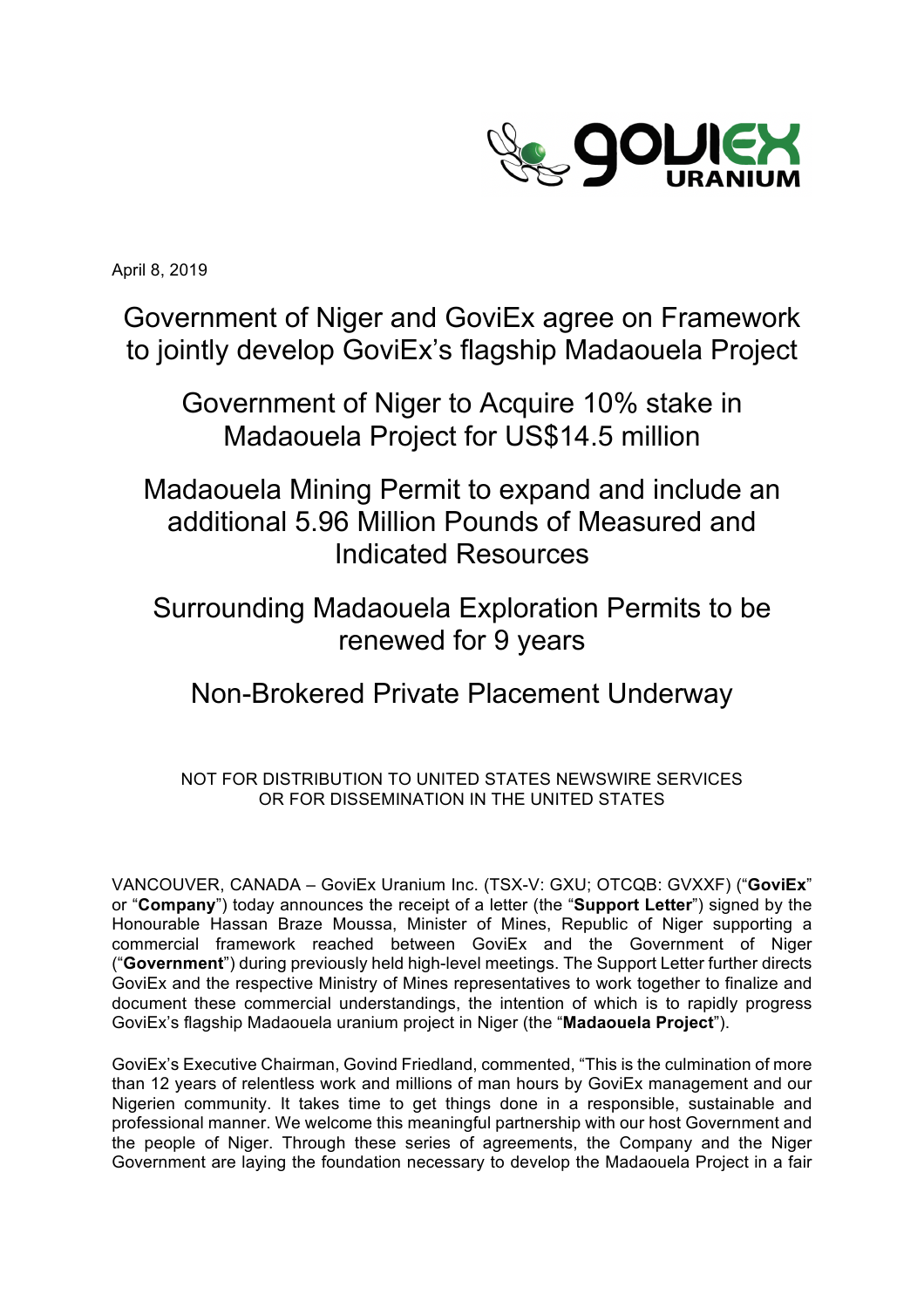and equitable way for the long-term benefit of all stakeholders, and we are grateful for the support of all who have contributed to our success."

The Honourable Hassan Braze Moussa noted the importance of continuing to develop Niger's mineral resources in partnership with the investment community, declaring, "Niger is a country with many mining investment opportunities and economic, social and political conditions that are conducive to the pursuit of development of a sector considered strategic by the Niger government." He added, "The government has instituted a mining policy aimed at a mutually beneficial balance, while safeguarding the interests of the nation and investors."

The key commercial terms now agreed in principle between the Government and GoviEx will need to be finalised in definitive agreements and remain subject to Government, GoviEx Board of Directors, and other regulatory approvals. Notwithstanding, a summary of these key terms included in the Support Letter are listed below:

- o The Government will acquire a 10% working interest in the Madaouela Project, in addition to its 10% free carried interest provided under the 2006 Niger mining code.
- o The Government will purchase this additional 10% by electing to convert approximately US\$14.5 million of requested payments comprised of the final €7 million acquisition payment and settlement of previously challenged area taxes (US\$6.6 million) between GoviEx and the Government related to the Madaouela Project. Following finalization of this transaction the Company will be effectively debt-free.
- o Following conversion, GoviEx will also enjoy a tax abatement period up through to successful project financing for mine construction and project development, the terms of which will be more fully described in definitive documentation.
- o GoviEx will further retain a right of first refusal to acquire the Government's 10% working interest in the Madaeoula project on any proposed sale by the Government.
- o GoviEx's existing mining permit (the "**Madaouela 1 Mining Permit**") will be expanded to include previous mineral resources discovered by GoviEx in the Agaliouk permit.
- o The expansion of Madaouela 1 Mining Permit will add a further 5.96 million pounds (Mlb)  $U_3O_8$  in the Measured and Indicated categories.<sup>1</sup>
- o GoviEx will be granted renewed 9-year permit terms for its Madaouela 2, 3 and 4, and Anou-Melle exploration permits, which had reached the end of their exploration periods under the 2006 Niger mining code. These renewals allow GoviEx to maintain its highly prospective mineral exploration potential alongside its mine development program for the Madaouela Project.

The commercial understandings agreed in the Support Letter further positions GoviEx to advance the Madaouela Project as a fully permitted uranium project, currently with 60.54 Mlb  $U_3O_8$  in total Probable Mineral Reserves and a predicted 21 year mine life.<sup>1</sup> GoviEx believes the factors influencing the uranium market fundamentals and the uranium price are improving and continues to prioritize completion of a feasibility study, and negotiations with debt providers and off-takers interested in the Company's long-term uranium development project.

The Company today also announces that a non-brokered private placement offering of up to approximately 15,882,353 units ("**Units**") at a price of C\$0.17 per Unit (the "**Private Placement**") is being conducted, is nearly fully subscribed and expected to close on or about April 12<sup>th</sup>. Each Unit consists of one (1) Class A common share and one (1) Class A common share purchase warrant (a "**Warrant**") of the Company. Each Warrant shall entitle the holder to purchase one Class A common share of the Company for a period of 36 months at US\$0.21 during the first 12-month period, the US\$0.24 during the second 12-month period and the US\$0.28 during the third 12-month period. A cash finder's fee of 6% may be payable on all,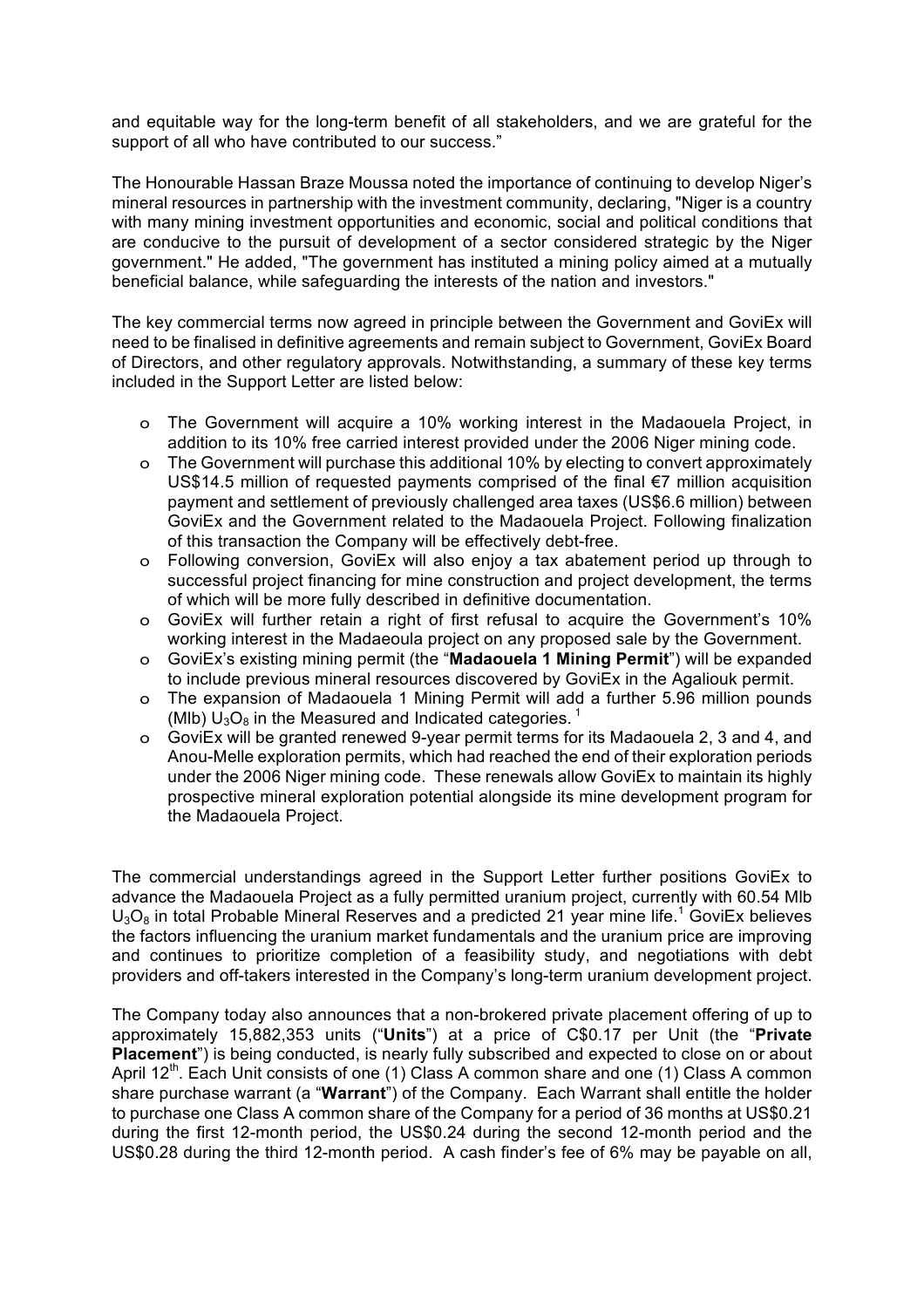or a portion, of the Private Placement. All securities issued under this Private Placement will be subject to a hold period of four months plus one day from the date of issue.

Completion of the Private Placement will be subject to regulatory approvals, including the final approval of the TSX Venture Exchange.

The net proceeds from the Private Placement will be used to fund continued exploration and development activities on the Company's assets, working capital and for general corporate purposes.

1. An independent NI 43-101 technical report was prepared for the Madaouela Project in 2015 to a prefeasibility level of confidence. The report titled "An Updated Integrated Development Plan for the Madaouela Project, Niger" has an effective date of August 11, 2015, and a revision date of August 20, 2015, and is available at GoviEx's profile on SEDAR at www.sedar.com.

### **Qualified Persons**

The scientific and technical information disclosed in this release has been reviewed, verified, and approved by Dr. Rob Bowell, a chartered chemist of the Royal Society of Chemistry, a chartered geologist of the Geological Society of London, and Fellow of the Institute of Mining, Metallurgy and Materials, who is an independent Qualified Person under the terms of National Instrument 43-101 for uranium deposits.

*Neither TSX Venture Exchange nor its Regulation Services Provider (as that term is defined in policies of the TSX Venture Exchange) accepts responsibility for the adequacy or accuracy of this release.* 

#### **About GoviEx Uranium**

GoviEx is a mineral resource company focused on the exploration and development of uranium properties in Africa. GoviEx's principal objective is to become a significant uranium producer through the continued exploration and development of its flagship mine-permitted Madaouela Project in Niger, its mine-permitted Mutanga Project in Zambia, and its other uranium properties in Africa.

#### **Information Contacts**

Govind Friedland, Executive Chairman Daniel Major, Chief Executive Officer +1-604-681-5529 info@goviex.com www.goviex.com

#### **Cautionary Statement Regarding Forward-Looking Statements**

This news release may contain forward-looking information within the meaning of applicable securities laws. All information and statements other than statements of current or historical facts contained in this news release are forward-looking information.

Forward-looking statements are subject to various risks and uncertainties concerning the specific factors disclosed here and elsewhere in GoviEx's periodic filings with Canadian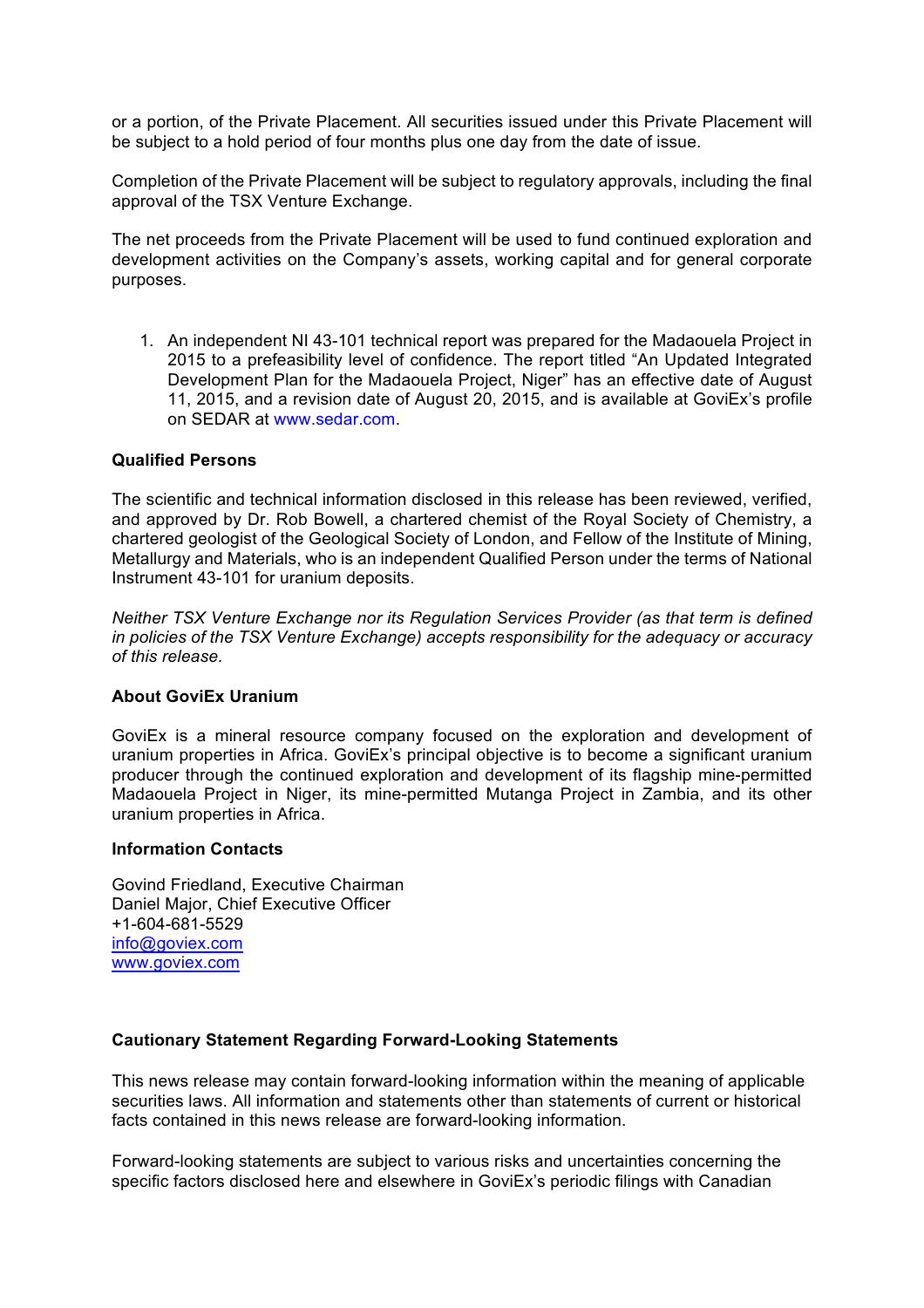securities regulators. When used in this news release, words such as "will", "could", "plan", "estimate", "expect", "intend", "may", "potential", "should," and similar expressions, are forward- looking statements. Information provided in this document is necessarily summarized and may not contain all available material information.

Forward-looking statements include those with respect to the anticipated finalization of definitive agreements to solidify the key commercial terms included in the Support Letter and as set out herein, which have been agreed to in principle between the Government and GoviEx; the Company's ability to raise funds under the Private Placement, the proposed closing date and anticipated use of the proceeds of the Private Placement.

Although the Company believes the expectations reflected in such forward-looking statements are based on reasonable assumptions, it can give no assurances that its expectations will be achieved. Such assumptions, which may prove incorrect, include the following: (i) GoviEx and the Government will successfully enter into and complete definitive agreements to solidify the key commercial terms included in the Support Letter and as set out herein; (ii) GoviEx will be successful in its efforts to identify and secure subscribers under the Private Placement; (iii) the subscribers under the Private Placement will complete the subscriptions they have agreed to make under their subscription agreements; (iv) all necessary corporate and regulatory approvals, including TSX Venture Exchange acceptance, will be obtained; (v) the Private Placement will close on or about the date as anticipated; and (vi) the price of uranium will remain sufficiently high and the costs of advancing the Company's mining projects sufficiently low so as to permit GoviEx to implement its business plans in a profitable manner

Factors that could cause actual results to differ materially from expectations include (i) the inability or unwillingness of the Government to enter into or complete definitive agreements with the Company that solidify the key commercial terms included in the Support Letter and as set out herein; (ii) the Company's failure to make effective use of the proceeds of the Private Placement; (iii) the failure of the Company's projects, for technical, logistical, labourrelations, or other reasons; (iv) the Company's inability to obtain TSX Venture Exchange acceptance of the Private Placement; (v) a decrease in the price of uranium below what is necessary to sustain the Company's operations; (vi) an increase in the Company's operating costs above what is necessary to sustain its operations; (vii) accidents, labour disputes, or the materialization of similar risks; (viii) a deterioration in capital market conditions that prevents the Company from raising the funds it requires on a timely basis; and (ix) generally, the Company's inability to develop and implement a successful business plan for any reason.

In addition, the factors described or referred to in the section entitled "Financial Risks and Management Objectives" in the MD&A for the year ended December 31, 2017, of GoviEx, which is available on the SEDAR website at www.sedar.com, should be reviewed in conjunction with the information found in this news release.

Although GoviEx has attempted to identify important factors that could cause actual results, performance, or achievements to differ materially from those contained in the forwardlooking statements, there can be other factors that cause results, performance, or achievements not to be as anticipated, estimated, or intended. There can be no assurance that such information will prove to be accurate or that management's expectations or estimates of future developments, circumstances, or results will materialize. As a result of these risks and uncertainties, no assurance can be given that any events anticipated by the forward-looking information in this news release will transpire or occur, or, if any of them do so, what benefits that GoviEx will derive therefrom. Accordingly, readers should not place undue reliance on forward-looking statements. The forward-looking statements in this news